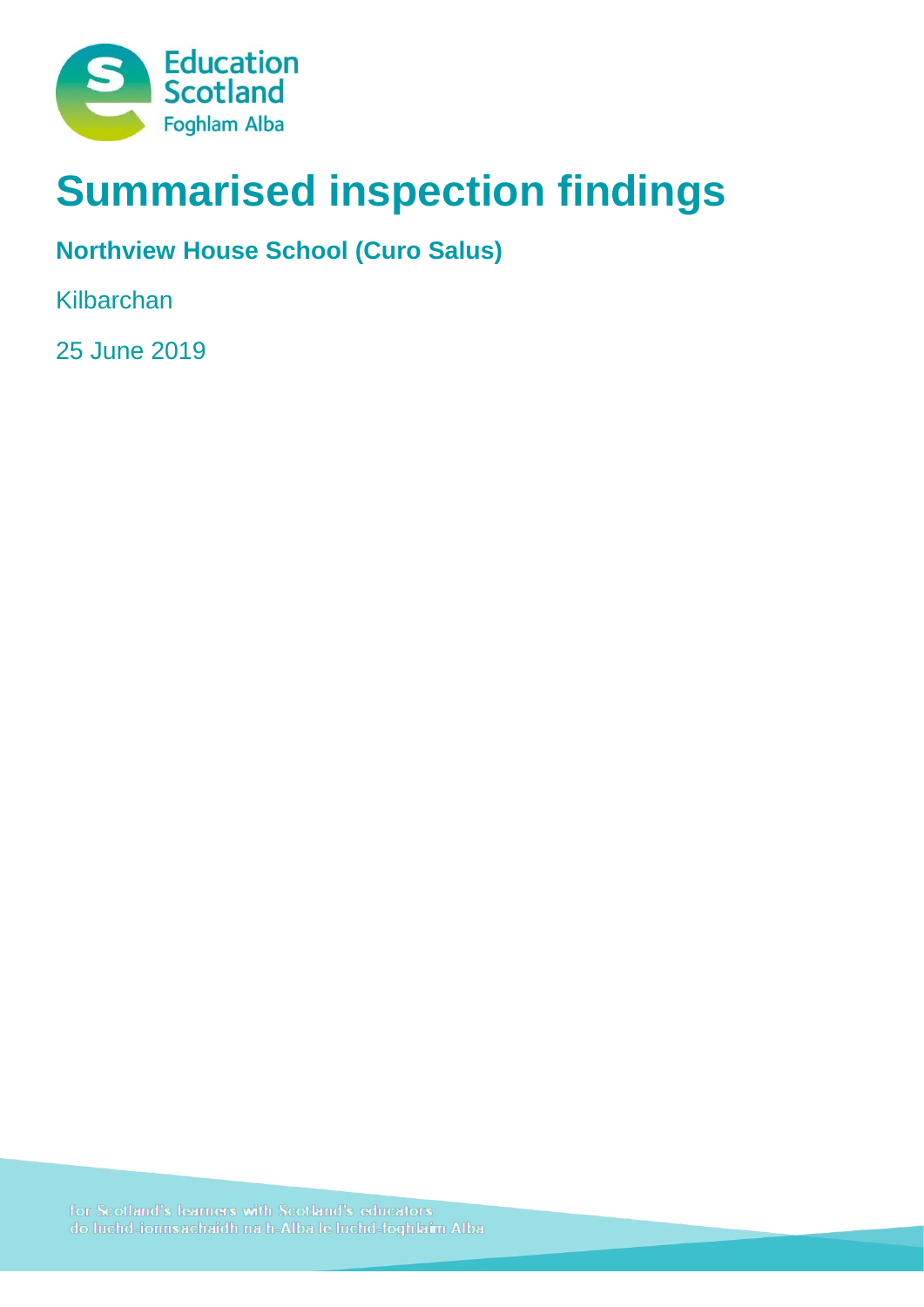### Key contextual information

Northview House School (Curo Salus) is an independent special school which caters for children and young people with a range of additional support needs including trauma, attachment disorder, autism spectrum disorder and social, emotional and mental health needs. The school roll at the time of inspection is 35, with 18 children at primary stages and 17 young people at secondary stages. Attendance rates are well above the national average.

# **2.3 Learning, teaching and assessment very good**

This indicator focuses on ensuring high-quality learning experiences for all children and young people. It highlights the importance of highly-skilled staff who work with children, young people and others to ensure learning is motivating and meaningful. Effective use of assessment by staff and learners ensures children and young people maximise their successes and achievements. The themes are:

- **n** learning and engagement
- $\blacksquare$  quality of teaching
- $\blacksquare$  effective use of assessment
- planning, tracking and monitoring
- $\blacksquare$  The school has a strongly supportive and nurturing ethos where being kind to one another is featured highly in interactions between all staff and learners and between children, young people and their peers. Relationships are extremely positive across the school. This enables all children and young people to feel safe and cared for, which helps them to engage in learning. All staff are highly ambitious for children and young people to achieve positive outcomes. In taking this forward, staff need to review the school week in order to maximise learning opportunities for children and young people.
- $\blacksquare$  All staff have a strong awareness of the needs of children and young people attending the school. Almost all staff are adept at ensuring that children and young people receive appropriate support to maintain their focus on learning. As a result, almost all children and young people are happy, active participants and engage very well in their learning for almost all of the time.
- $\blacksquare$  Staff are skilled at supporting children and young people to behave well. As a result, most lessons are calm and learners are very well behaved. In a few lessons, when distracted, children and young people are withdrawn from lessons to enable them to self-regulate their behaviour. As a result of highly skilful support from teaching assistants and child care workers, learners quickly re-engage with learning when they return to lessons.
- The school environment is very well appointed and resourced to meet the wide range of needs of learners. Children and young people take very good care of these facilities and are proud of their school. Staff use a wide range of contexts and learning environments to enhance their teaching such as the local stables, nearby country park and sailing facilities. An extensive outdoor education programme supports children and young people to learn about the benefits of exercise and team building. This programme helps develop their resilience and leadership skills. Young people also learn new experiences such as mountain biking, gorge walking and camping when participating in the school's annual residential experiences. As a result, learners are confident when faced with new and unexpected challenges.
- Led by the head of education and psychology, and the senior leadership team, teamwork amongst staff is a major strength of the school. Almost all teachers, teaching assistants and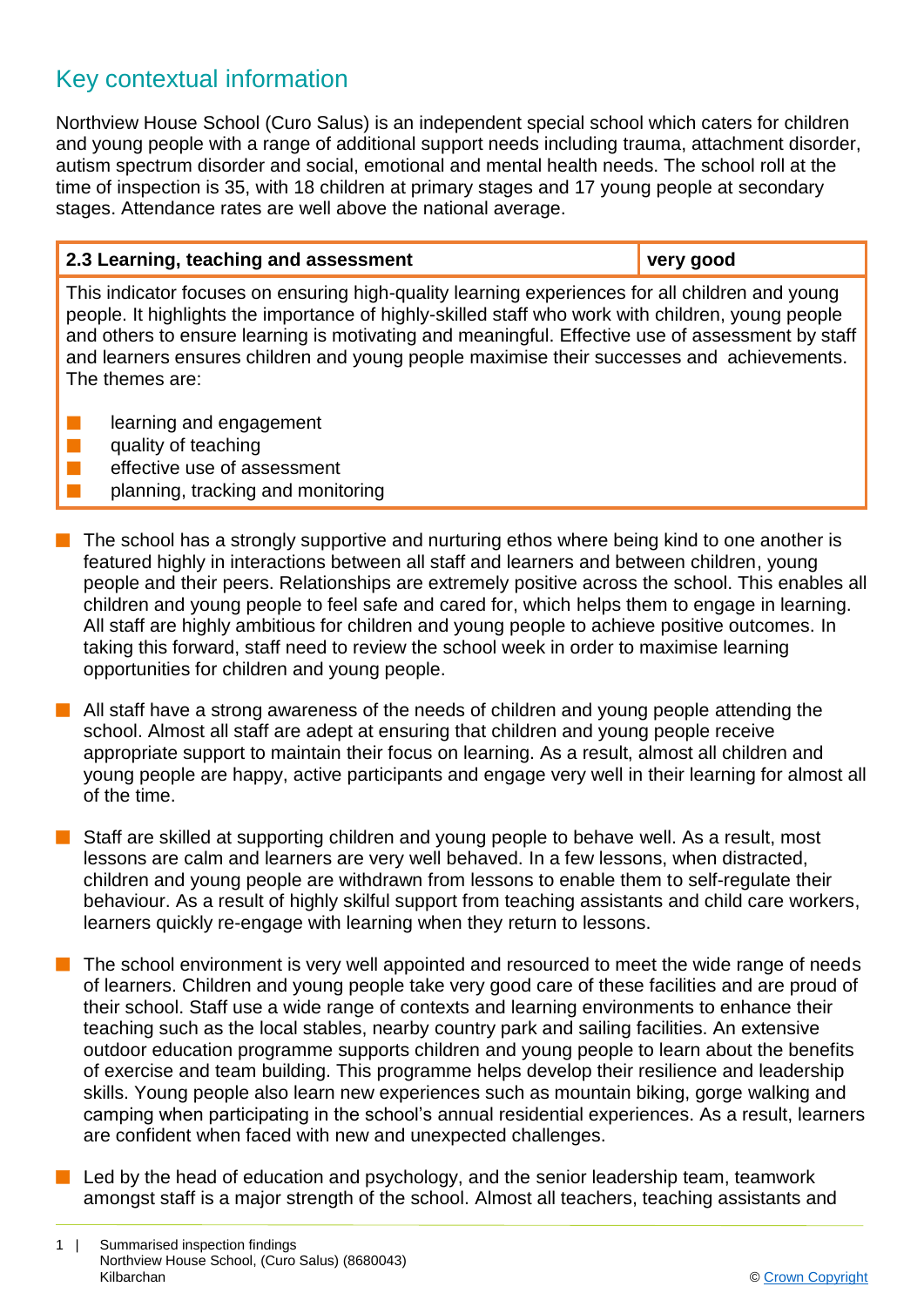child care workers work seamlessly together to provide high quality learning experiences. In most lessons, teachers give clear explanations and use questioning well to challenge children's and young people's learning and encourage them to think. Children and young people understand the purpose of learning in almost all lessons and teachers take account of the different needs of learners in planning their lessons. Learners are active participants in very well planned activities that are appropriately matched to their needs. Almost all children and young people work well both independently and in small groups. Teachers use effective verbal and written praise and feedback to identify next steps in learning. As a result, children and young people are confident learners and know what they need to do next to in their learning.

- n Teachers ensure that children and young people have some opportunities to enhance their learning through the use of digital technology. For example, in information communication technology (ICT), young people research topics using the internet and then use this information to develop posters. Children's and young people's understanding and enjoyment of mathematics is enhanced through the use of interactive games and practical activities. Staff should continue with their plans to increase further the use of digital learning across all areas of the curriculum.
- n Children's and young people's work is very well presented and attractively displayed throughout the school. They have regular opportunities to play a lead role in learning through making choices about topics, and sharing their personal views and values in whole school groups, such as the eco-committee and sports leaders. Highly effective partnerships with psychologists are providing learners with opportunities to explore their emotions in a safe environment. Children and young people talk very positively about how this has helped them develop coping and anger management strategies and to mature as individuals.

n Northview House School has a highly effective induction programme which is used when children and young people join the school. An extensive initial assessment builds an accurate picture of learner's wider educational achievements and wellbeing needs. The induction programme supports children and young people to settle into their new environment and is providing high quality baseline assessments to support teacher's planning. All learners speak highly of the support they receive during this time.

- $\blacksquare$  All children and young people have very detailed personal learning stories which are frequently updated. These personal profiles contain long and short term targets in every curriculum area. Children and young people contribute to the assessment of their progress towards their targets using a traffic light/smiley face system. Teachers use observations, assessments and diagnostic tests well to regularly measure learner's progress in both the broad general education and the senior phase. Assessment of children's and young people's progress takes account of personal interests, strengths and gaps in their learning. Progress in the senior phase is similarly monitored to a high standard to ensure that young people can gain certification for their achievements in a timely manner. As a result, young people are working at appropriate levels, and courses and programmes are suited to their needs.
- Effective arrangements are in place for teachers to moderate children's and young people's work. Teachers use national benchmarks to support this process. Weekly team meetings, led by the depute heads and focusing on learners' progress, supports the validity of all teachers professional judgements. Informal opportunities for teachers to liaise and moderate learners work with mainstream colleagues' supports further the robustness of their professional judgements.
- **n** Tracking and monitoring is used consistently across the school to support the development of individualised targets for children and young people, and to ensure that next steps are clearly defined. Tracking and monitoring procedures clearly demonstrate the progress that children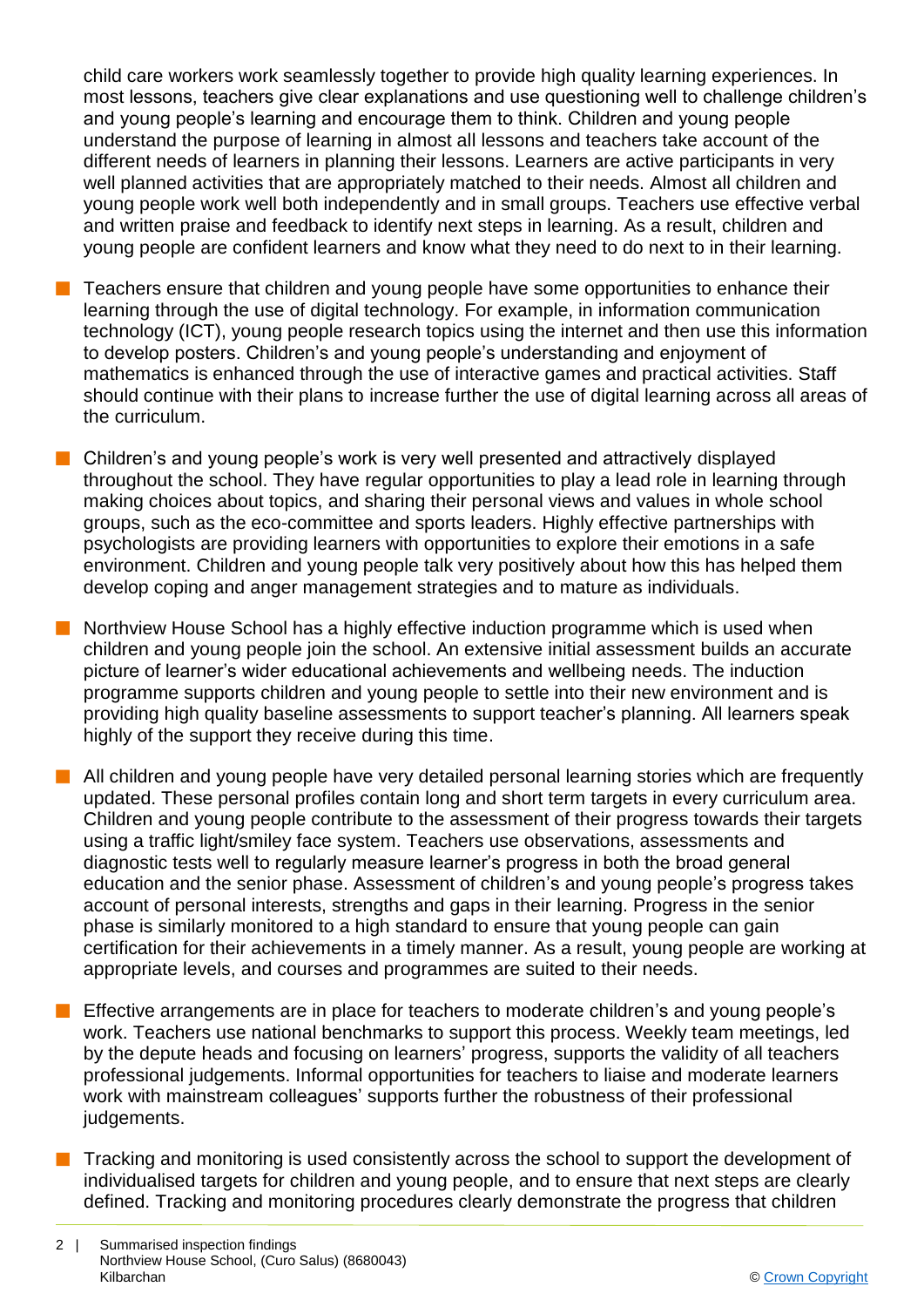and young people make and ensure that staff can plan for appropriate and effective interventions when required. As planned, the school needs to start tracking listening and talking alongside reading and writing.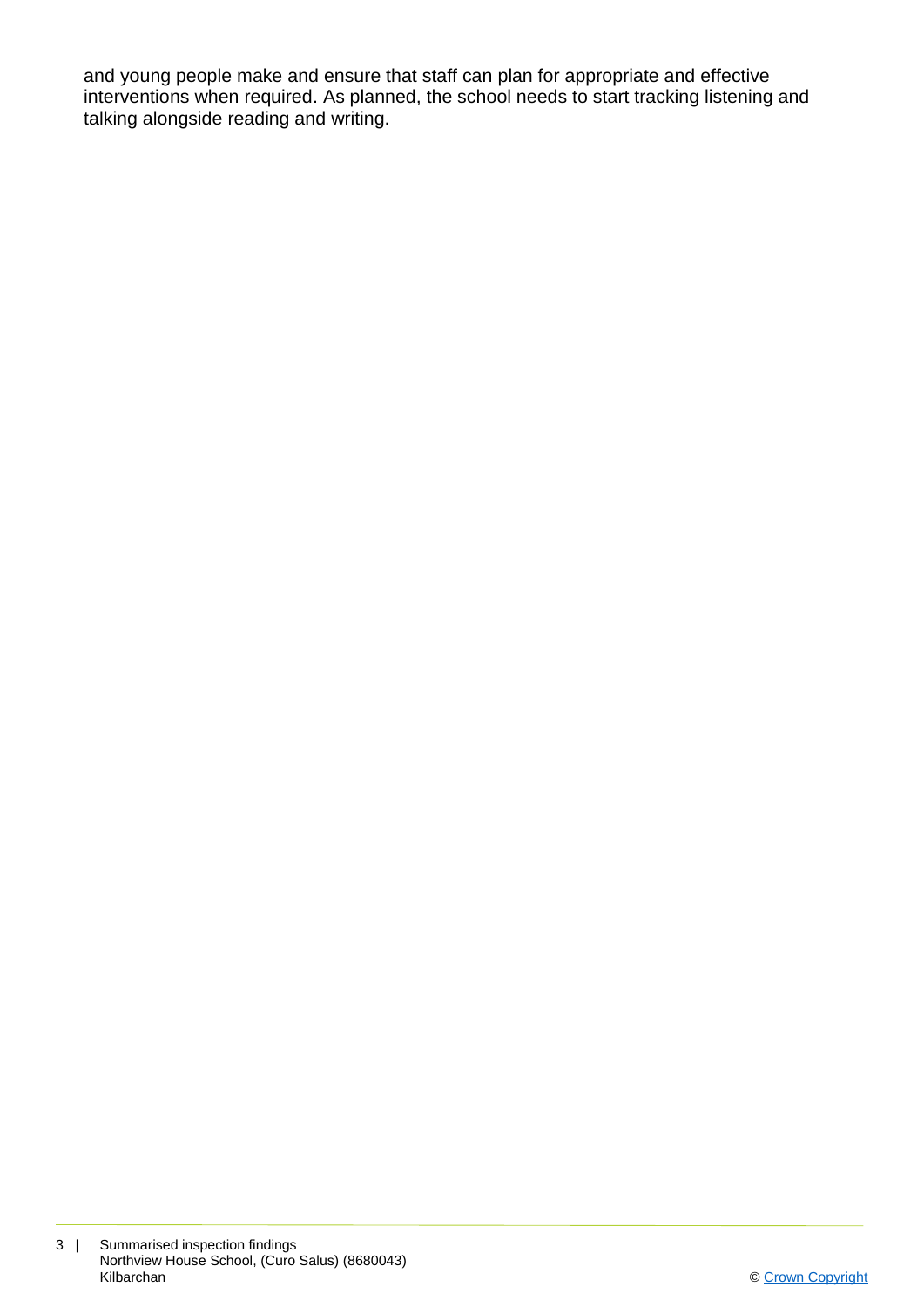#### **2.1 Safeguarding and child protection**

**n** The school submitted self-evaluation information related to child protection and safeguarding. Inspectors discussed this information with relevant staff and, where appropriate, children. In addition, inspectors examined a sample of safeguarding documentation. An area for development has been agreed with the school.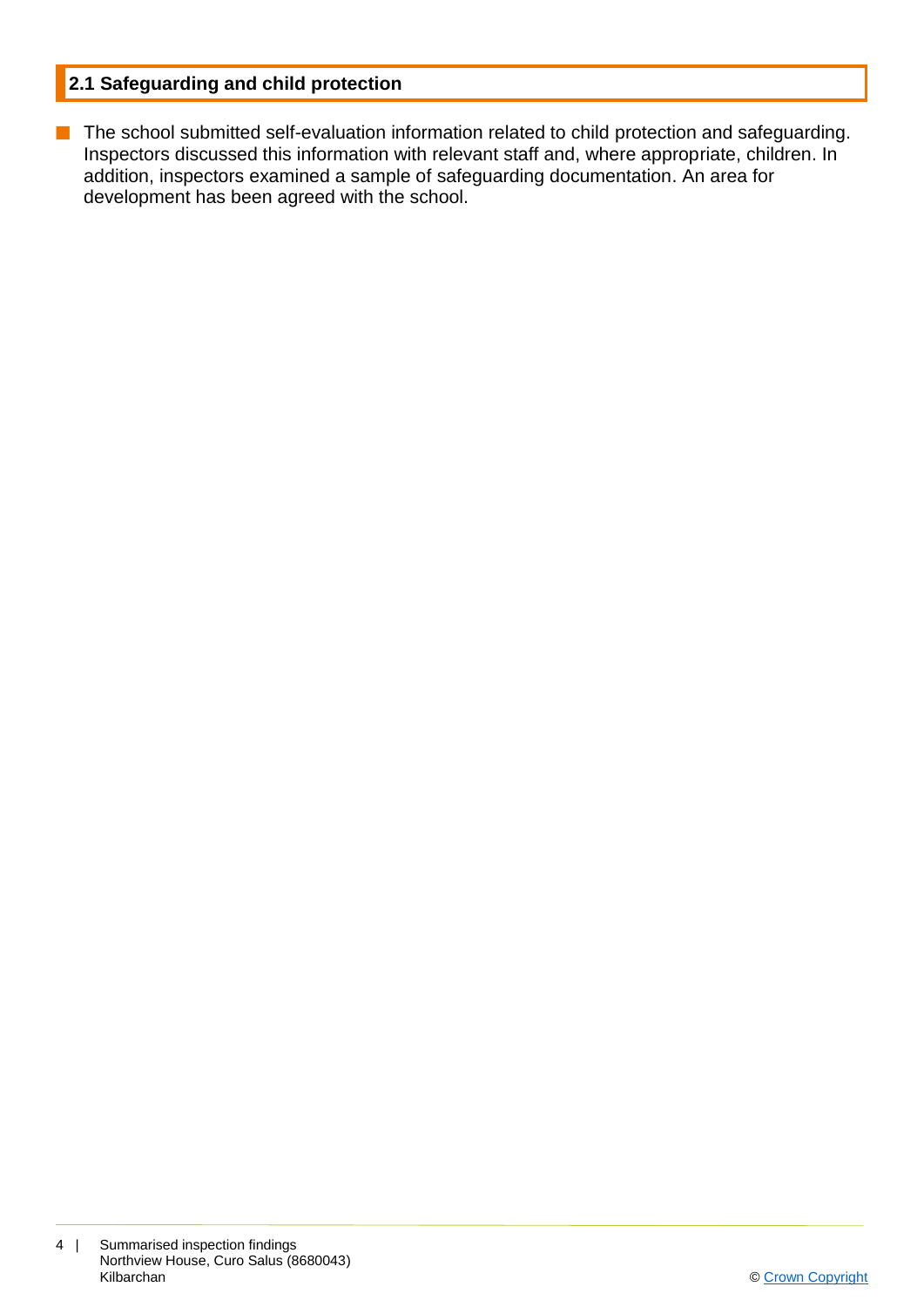| 3.2 Raising attainment and achievement                                                                                                                                                                                                                                                                                                                                                                                  | very good |
|-------------------------------------------------------------------------------------------------------------------------------------------------------------------------------------------------------------------------------------------------------------------------------------------------------------------------------------------------------------------------------------------------------------------------|-----------|
| This indicator focuses on the school's success in achieving the best possible outcomes for all<br>learners. Success is measured in attainment across all areas of the curriculum and through<br>the school's ability to demonstrate learners' achievements in relation to skills and attributes.<br>Continuous improvement or sustained high standards over time is a key feature of this<br>indicator. The themes are: |           |
| attainment in literacy and numeracy<br>attainment over time<br>overall quality of learners' achievement<br>equity for all learners                                                                                                                                                                                                                                                                                      |           |

The school has been very successful in improving outcomes for children and young people placed at Northview House School for education and care. Almost all children and young people improve their attainment, attendance, engagement with learning, personal achievements, behaviour, confidence and, in particular, their wellbeing. Almost all children and young people transition successfully back into mainstream schools or, in the case of school leavers, into employment, training or further education.

#### **Attainment in literacy and numeracy**

 $\blacksquare$  The comprehensive baseline assessment undertaken for each child upon placement at the school provides very helpful information for teachers in planning literacy and numeracy tasks. Most children have experienced interrupted learning previously and staff focus on closing any gaps in literacy and numeracy. Most children and young people are making good progress in literacy and English with a few making very good progress. All children and young people are making at least good progress in numeracy and mathematics with a minority making very good progress.

#### **Literacy**

■ Almost all children are achieving literacy targets set within personal learning plans. Observations of learning show that most children and young people are making good progress in their writing and can write across a range of purposes and genres, including factual information and personal experience. Most children and young people are making good progress in reading and can read a range of texts for information and enjoyment. All children and young people are given regular opportunities to develop their listening and talking skills and most are making very good progress. Staff need to extend their monitoring and tracking to include progress in talking and listening. Almost all young people are enthusiastic contributors to whole class and group discussion, asking for explanations, seeking clarification and responding well to questions. Children and young people apply literacy skills through poetry writing, the annual writing competition with the Scottish Book Trust, the First Minister's Reading Challenge, film making and the Sports Leaders UK Framework. Children are developing their ability to recognise and label emotions through structured activities and in real life contexts.

#### **Numeracy**

The school has clear progression pathways across early to third level with each individual learner's progress tracked effectively through their mathematics portfolios. A focus on assessments, including ongoing assessments and baseline assessments at the start and end of each session, helps to identify gaps in learning. Gaps in numeracy development are addressed very well through specific, focused interventions and personalised targets.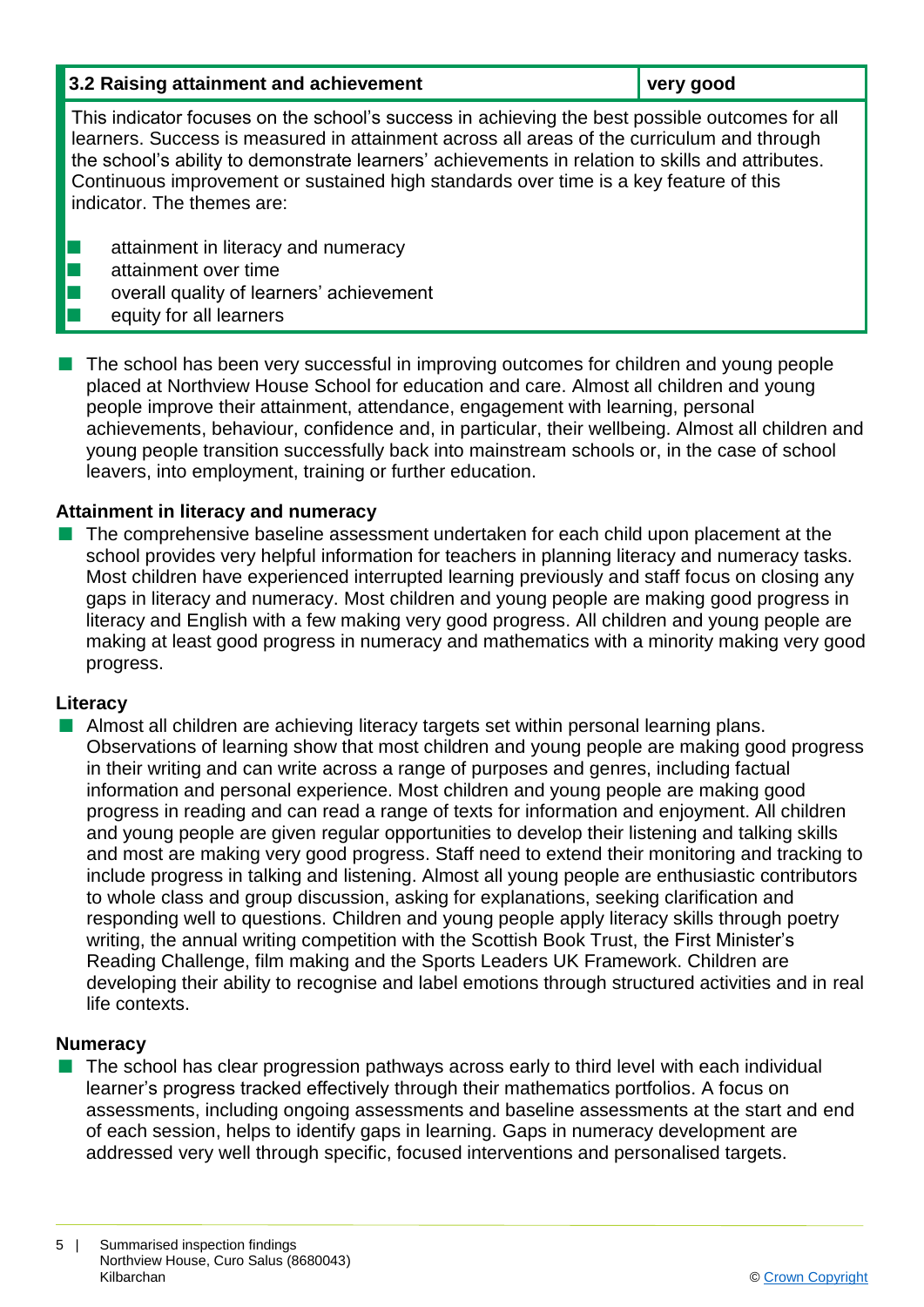■ Across the school, children and young people demonstrate confidence in number use and explain strategies in calculations. Children at the early stages are able to transfer their knowledge of number to money and work out change from £1. Children are also increasing their confidence in addition and subtraction. Children working in second level and third level demonstrate confidence in a range of number concepts including the use of multiples, factors, decimals and percentages.

#### **Literacy and numeracy across learning**

 $\blacksquare$  Across the school, staff look to incorporate literacy and numeracy into lessons to help children and young people apply their skills. This is not yet planned in a meaningful way. Staff should identify, plan and deliver opportunities for breadth, challenge and application in literacy and numeracy across the curriculum. This will help children and young people to problem solve and apply their skills in new and unfamiliar contexts.

#### **Attainment over time**

- $\blacksquare$  According to the school's own data, most young people achieve a very good range and number of National Qualifications from National 2 to Advanced Higher. Most young people achieve a high number of course awards across an array of subject areas including, English, mathematics, environmental science, art and design, social studies, ICT, physical education and design technology. Commendably, a small number of young people are achieving National 5, Higher and Advanced Higher qualifications.
- **n** The school has been very successful in supporting children and young people to re-engage with education often after prolonged periods of interrupted learning. Almost all children and young people improve their attendance significantly and there are currently no children and young people with poor levels of attendance. The school has great success in promoting positive behaviour with zero exclusions and consistently very low numbers of safe holds, well below most schools within the social and emotional needs sector.

#### **Achievements**

- Most children and young people achieve very well. Children's and young people's achievements are measured against targets identified in their individualised education programmes and through accreditation. Young people achieve appropriate accreditation for a wide range of achievements. These awards include the Duke of Edinburgh's Award Scheme, John Muir Trust, Sports Leaders UK Framework, Registered Go Mountain Bike Centre, Discovery Award, National Indoor Climbing Award Scheme, First Aid Training and Navigation Awards Scheme. A number of young people undertake responsibilities such as head boy and girl and older children support the delivery of the Sports Leaders programme to the younger children. Also, children and young people experience personal achievement through the extensive range of trips and events organised by staff. They develop their skills very well in leadership, working with others, communication, resilience and problem solving.
- n The school should now look to develop further children's and young people's record of achievement to enable them to build more progressively on the skills and capacities they are developing through their personal achievement experiences.

#### **Equity**

- $\blacksquare$  The school has a comprehensive understanding of the needs of children and young people. They are fully aware of any barriers to learning faced by children and their families. The school provides high quality equitable support to children and young people to ensure they are able to fully access their education.
- $\blacksquare$  The school is very successful in supporting children and young people to move into positive destinations. Commendably, a small number of children and young people have successfully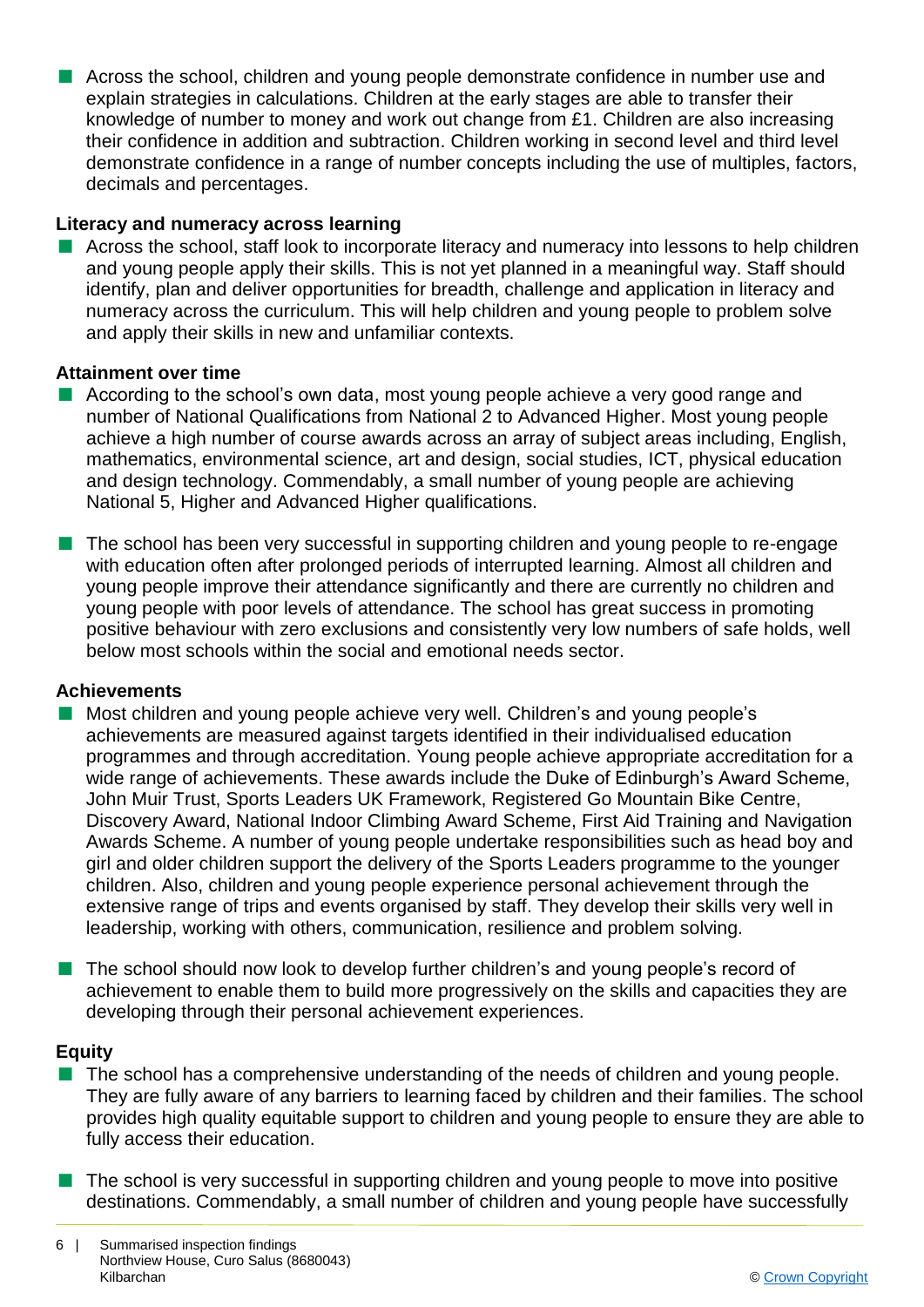returned to full-time mainstream education. Almost all school leavers move on into positive destinations in employment, training or further education. Many young people remain in regular contact with the school and pass on their successes in sustaining their post-school placements or moving on into higher education.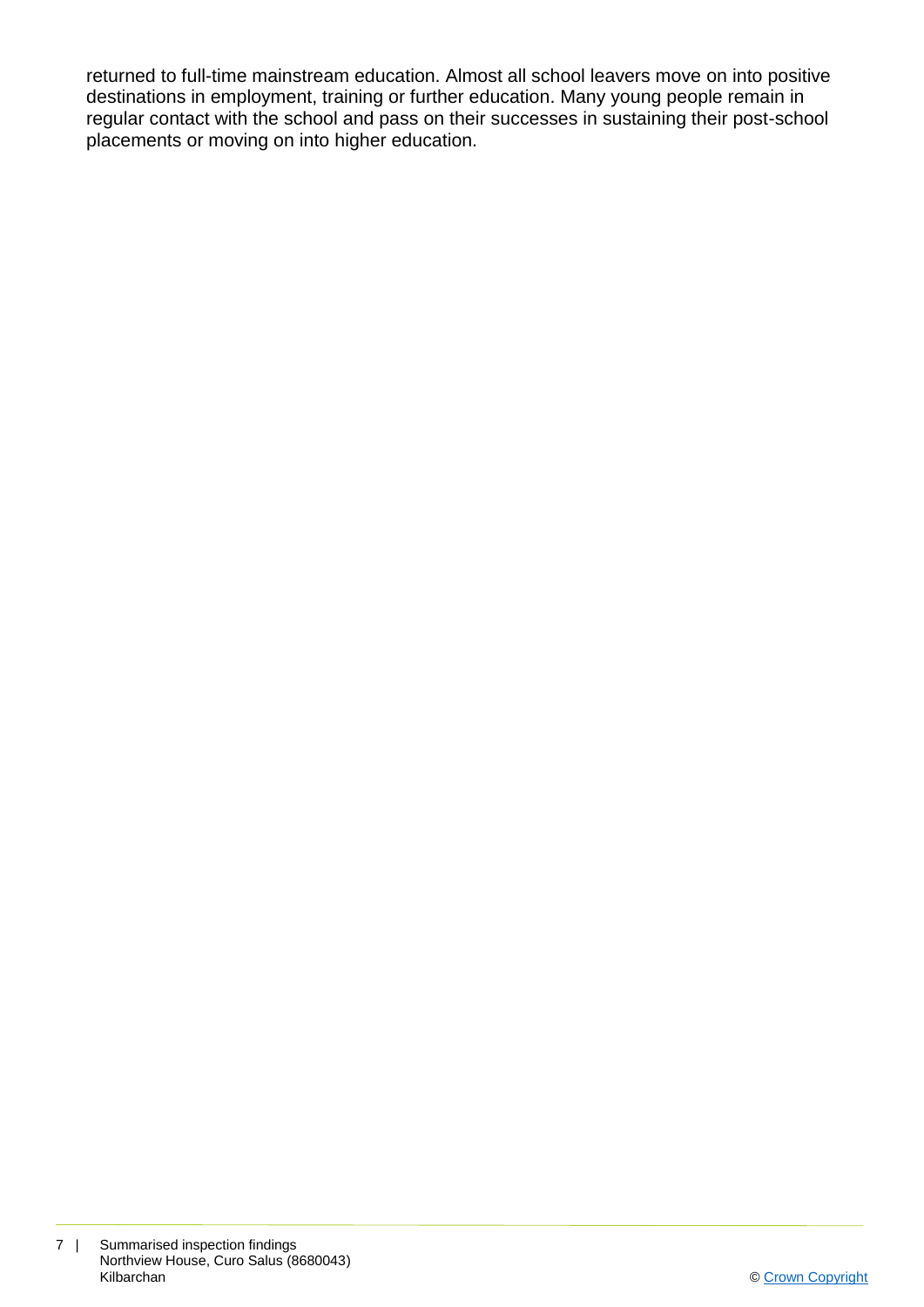#### **3.1 Ensuring wellbeing, equality and inclusion - wellbeing**

- $\blacksquare$  All staff across education and care have a shared appreciation of the importance of wellbeing in successfully supporting children and young people placed at the school. There is a very strong commitment to fostering caring and nurturing relationships with every child. This is very evident in the warm, welcoming, and patient interactions between staff, children and young people. This leads to an outstanding ethos and culture across the school where children and young people feel safe, cared for, included and highly valued by staff. The calm, caring ethos and culture helps ensures that almost all children and young people are very successful in re-engaging positively in their education, which is reflected in improved attendance, participation and engagement with learning.
- **n** Getting it right for every child (GIRFEC) wellbeing indicators and children's rights are at the core of the work of the school. They are clearly understood by all staff and inform day-to-day practice at the school. Children and young people are confident in discussing their wellbeing and are articulate in sharing how their wellbeing has improved after beginning a placement at Northview House School.
- The school's comprehensive health and wellbeing curriculum is supporting children and young people to keep healthy and safe. They engage in a wide range of sporting and physical activities, eat healthily, build positive friendships and relationships, and understand the risks associated with substance misuse. Commendably, the school has a zero tolerance policy on smoking across education and care.
- n Therapeutic support is offered across the school by the psychology and therapy team for all pupils. Care and education staff are trained within small focus groups in a range of psychological approaches which include Playfulness Acceptance Curiosity Empathy (PACE), life story work, and cognitive behaviour therapy. Play therapy is a particular strength of the school and is leading to improved outcomes and increased engagement for children and young people.
- n Transition into the school is carefully planned to ensure that all children and young people are well supported and fully prepared to successfully integrate into the school at a pace which takes very good account of their individual level of need and readiness. An initial assessment period, coordinated by the psychology team, allows staff to spend time getting to know each child. When children and young people are ready to engage, a range of initial baseline education assessments are carried out to assess emotional and behavioural needs, academic ability, and to identify the strengths and difficulties for each learner. These assessments inform targeted support and planning for learning and teaching. High quality personal learning plans, behavioural support plans and personalised therapeutic intervention programmes are produced for each child. The psychology team also support with transitions out of the school to help enable children and young people to move on in a very positive way.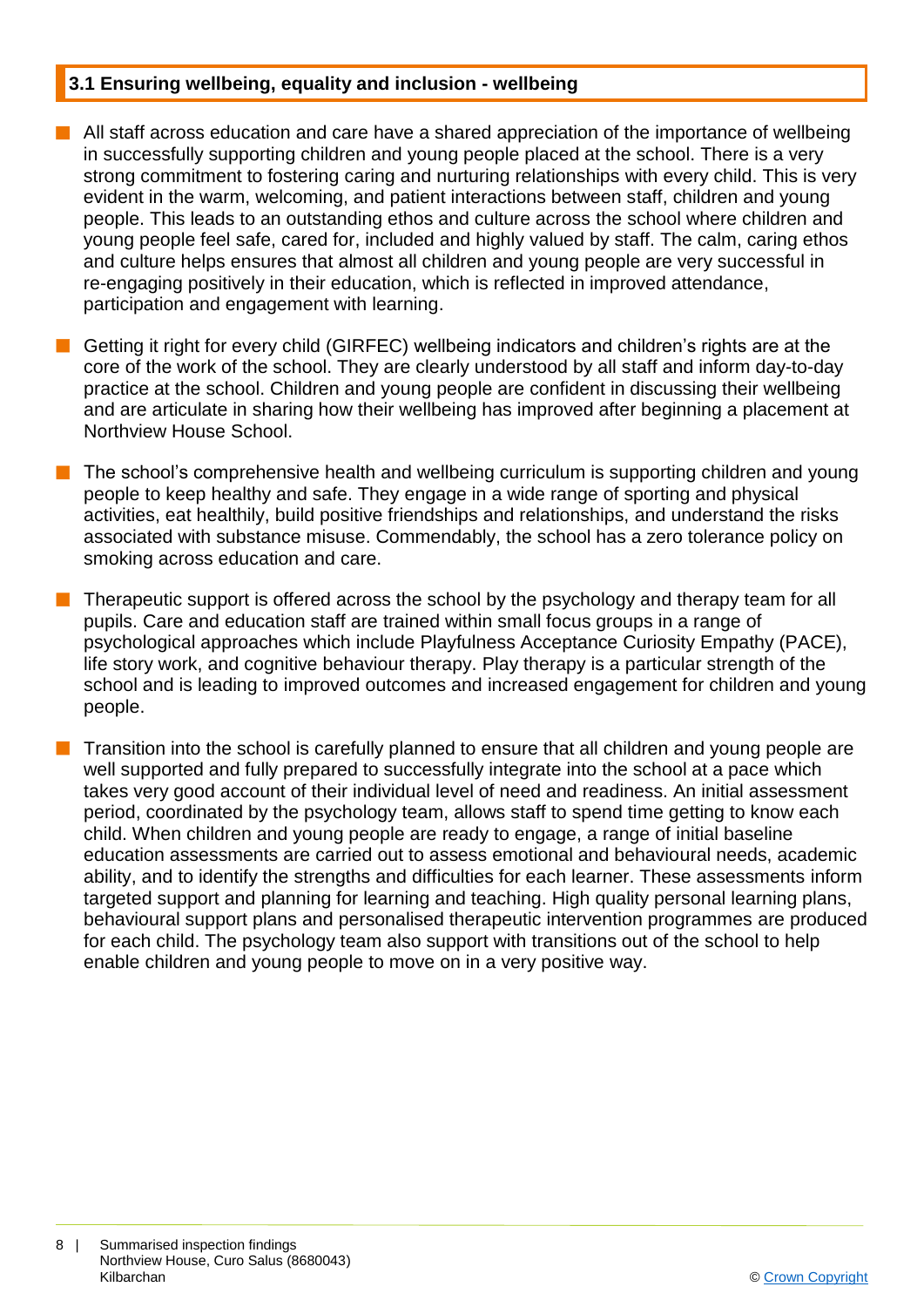### Practice worth sharing more widely

The outstanding ethos and culture across the school. This is leading to all children and young people having high levels of attendance, exhibiting very good behaviour and engaging very well in their learning.